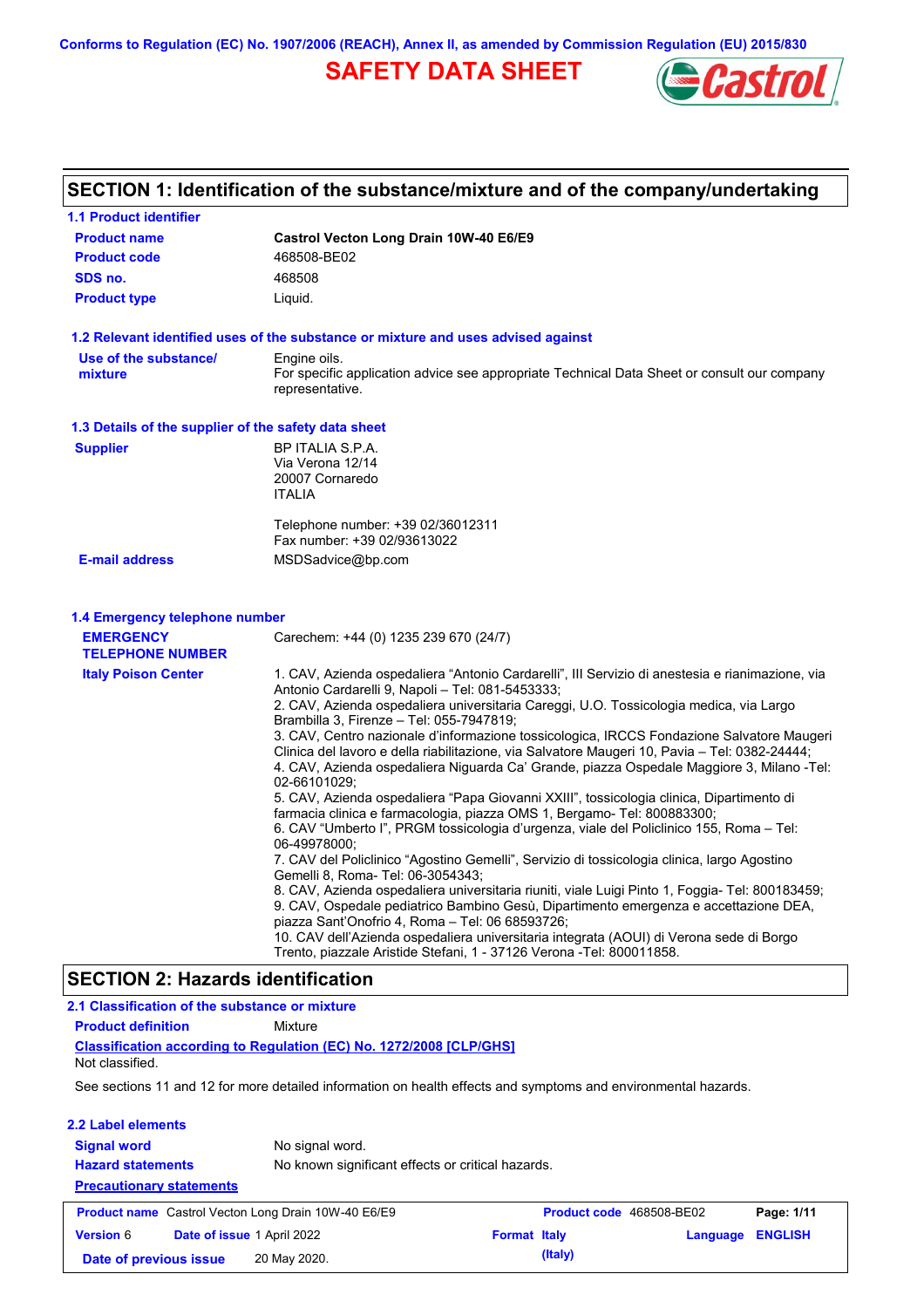# **SECTION 2: Hazards identification**

| <b>Prevention</b>                                                                                                                                        | Not applicable.                                                                                                                                                                                                                             |  |  |
|----------------------------------------------------------------------------------------------------------------------------------------------------------|---------------------------------------------------------------------------------------------------------------------------------------------------------------------------------------------------------------------------------------------|--|--|
| <b>Response</b>                                                                                                                                          | Not applicable.                                                                                                                                                                                                                             |  |  |
| <b>Storage</b>                                                                                                                                           | Not applicable.                                                                                                                                                                                                                             |  |  |
| <b>Disposal</b>                                                                                                                                          | Not applicable.                                                                                                                                                                                                                             |  |  |
| <b>Supplemental label</b><br>elements                                                                                                                    | Contains Alkyl (C18-C28) toluenesulfonic acid, calcium salts, borated and Benzenesulfonic acid,<br>methyl-, mono-C20-24-branched alkyl derivs., calcium salts. May produce an allergic reaction.<br>Safety data sheet available on request. |  |  |
| EU Regulation (EC) No. 1907/2006 (REACH)                                                                                                                 |                                                                                                                                                                                                                                             |  |  |
| <b>Annex XVII - Restrictions</b><br>on the manufacture.<br>placing on the market<br>and use of certain<br>dangerous substances,<br>mixtures and articles | Not applicable.                                                                                                                                                                                                                             |  |  |
| <b>Special packaging requirements</b>                                                                                                                    |                                                                                                                                                                                                                                             |  |  |
| <b>Containers to be fitted</b><br>with child-resistant<br>fastenings                                                                                     | Not applicable.                                                                                                                                                                                                                             |  |  |
| <b>Tactile warning of danger</b>                                                                                                                         | Not applicable.                                                                                                                                                                                                                             |  |  |
| 2.3 Other hazards                                                                                                                                        |                                                                                                                                                                                                                                             |  |  |
| <b>Results of PBT and vPvB</b><br>assessment                                                                                                             | Product does not meet the criteria for PBT or vPvB according to Regulation (EC) No. 1907/2006,<br>Annex XIII.                                                                                                                               |  |  |
| <b>Product meets the criteria</b><br>for PBT or vPvB according<br>to Regulation (EC) No.<br>1907/2006, Annex XIII                                        | This mixture does not contain any substances that are assessed to be a PBT or a vPvB.                                                                                                                                                       |  |  |
| Other hazards which do<br>not result in classification                                                                                                   | Defatting to the skin.<br><b>USED ENGINE OILS</b><br>Used engine oil may contain hazardous components which have the potential to cause skin<br>cancer.<br>See Toxicological Information, section 11 of this Safety Data Sheet.             |  |  |

# **SECTION 3: Composition/information on ingredients**

#### **3.2 Mixtures**

| <b>Product definition</b>                                                                       | Mixture                                                                                   |      |                                               |             |
|-------------------------------------------------------------------------------------------------|-------------------------------------------------------------------------------------------|------|-----------------------------------------------|-------------|
|                                                                                                 | $H$ ighly refined base oil (IP 346 DMSO extract < 3%). Proprietary performance additives. |      |                                               |             |
| <b>Product/ingredient</b><br>name                                                               | <b>Identifiers</b>                                                                        | %    | <b>Regulation (EC) No.</b><br>1272/2008 [CLP] | <b>Type</b> |
| reaction mass of isomers of:<br>C7-9-alkyl 3-(3,5-di-tert-butyl-<br>4-hydroxyphenyl) propionate | REACH #: 01-0000015551-76<br>$EC: 406-040-9$<br>CAS: 125643-61-0<br>Index: 607-530-00-7   | ≤3   | Aquatic Chronic 4, H413                       | $[1]$       |
| Alkyl (C18-C28) toluenesulfonic acid,<br>calcium salts, borated                                 | EC:<br>$CAS: -$                                                                           | ≤0.3 | Skin Sens, 1B, H317<br>Repr. 2, H361d         | $[1]$       |
| Benzenesulfonic acid, methyl-, mono-<br>C20-24-branched alkyl derivs                            | CAS: 722503-68-6                                                                          | ≤0.3 | Skin Sens, 1B, H317                           | $[1]$       |

calcium salts

**See Section 16 for the full text of the H statements declared above.**

#### **Type**

[1] Substance classified with a health or environmental hazard

[2] Substance with a workplace exposure limit

[3] Substance meets the criteria for PBT according to Regulation (EC) No. 1907/2006, Annex XIII

[4] Substance meets the criteria for vPvB according to Regulation (EC) No. 1907/2006, Annex XIII

[5] Substance of equivalent concern

[6] Additional disclosure due to company policy

Occupational exposure limits, if available, are listed in Section 8.

|                        |                                   | <b>Product name</b> Castrol Vecton Long Drain 10W-40 E6/E9 |                     | <b>Product code</b> 468508-BE02 |                         | Page: 2/11 |
|------------------------|-----------------------------------|------------------------------------------------------------|---------------------|---------------------------------|-------------------------|------------|
| <b>Version 6</b>       | <b>Date of issue 1 April 2022</b> |                                                            | <b>Format Italy</b> |                                 | <b>Language ENGLISH</b> |            |
| Date of previous issue |                                   | 20 May 2020.                                               |                     | (Italy)                         |                         |            |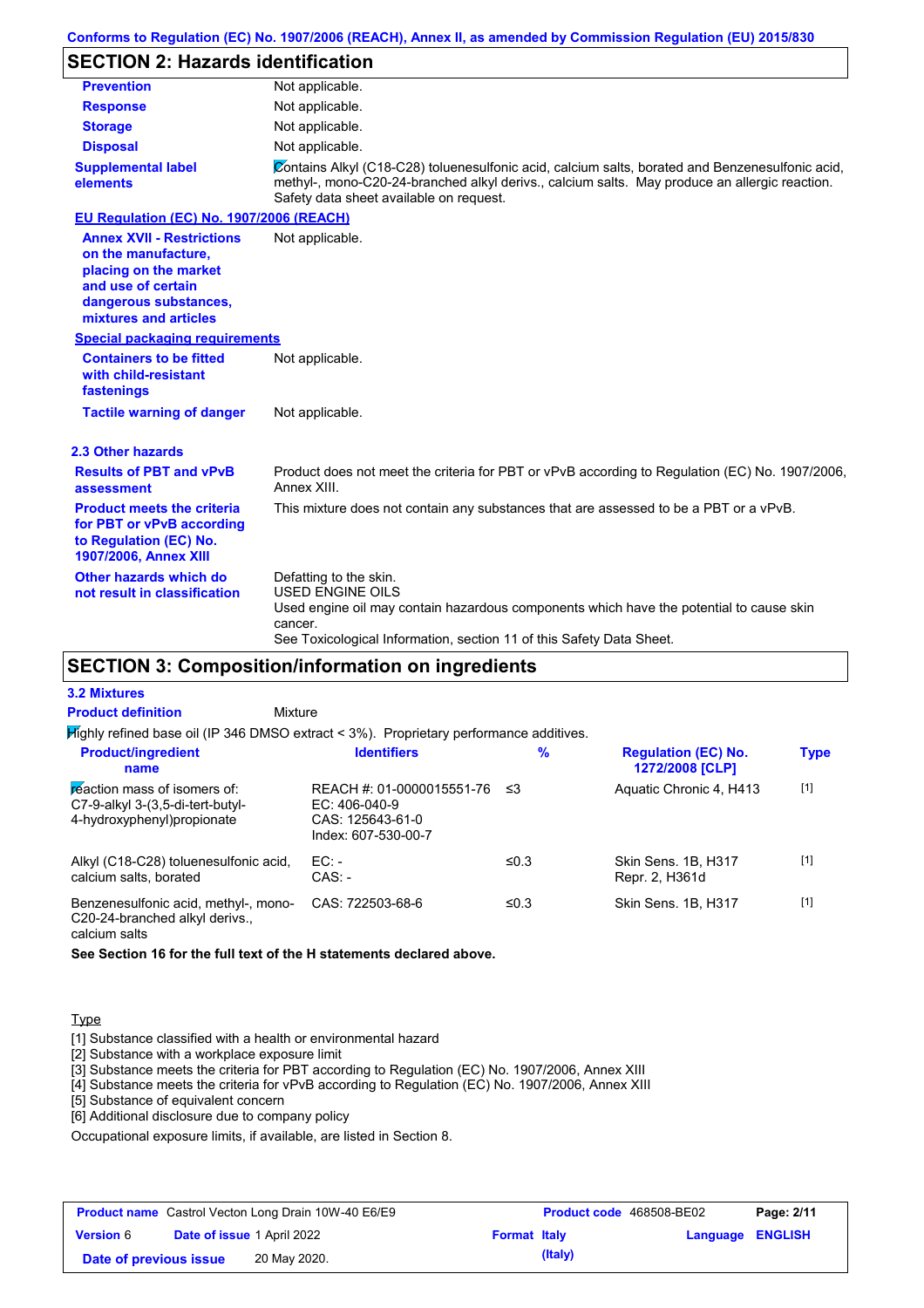## **SECTION 4: First aid measures**

| <b>4.1 Description of first aid measures</b> |                                                                                                                                                                                                                                                               |
|----------------------------------------------|---------------------------------------------------------------------------------------------------------------------------------------------------------------------------------------------------------------------------------------------------------------|
| Eye contact                                  | In case of contact, immediately flush eyes with plenty of water for at least 15 minutes. Eyelids<br>should be held away from the eyeball to ensure thorough rinsing. Check for and remove any<br>contact lenses. Get medical attention.                       |
| <b>Skin contact</b>                          | Wash skin thoroughly with soap and water or use recognised skin cleanser. Remove<br>contaminated clothing and shoes. Wash clothing before reuse. Clean shoes thoroughly before<br>reuse. Get medical attention if irritation develops.                        |
| <b>Inhalation</b>                            | $\mathbf{F}$ inhaled, remove to fresh air. In case of inhalation of decomposition products in a fire,<br>symptoms may be delayed. The exposed person may need to be kept under medical<br>surveillance for 48 hours. Get medical attention if symptoms occur. |
| <b>Ingestion</b>                             | Do not induce vomiting unless directed to do so by medical personnel. Get medical attention if<br>symptoms occur.                                                                                                                                             |
| <b>Protection of first-aiders</b>            | No action shall be taken involving any personal risk or without suitable training. It may be<br>dangerous to the person providing aid to give mouth-to-mouth resuscitation.                                                                                   |

### **4.2 Most important symptoms and effects, both acute and delayed**

|                                       | See Section 11 for more detailed information on health effects and symptoms.                                               |
|---------------------------------------|----------------------------------------------------------------------------------------------------------------------------|
| <b>Potential acute health effects</b> |                                                                                                                            |
| <b>Inhalation</b>                     | <b>Exposure to decomposition products may cause a health hazard.</b> Serious effects may be<br>delayed following exposure. |
| <b>Ingestion</b>                      | No known significant effects or critical hazards.                                                                          |
| <b>Skin contact</b>                   | Defatting to the skin. May cause skin dryness and irritation.                                                              |
| Eye contact                           | No known significant effects or critical hazards.                                                                          |
|                                       | Delayed and immediate effects as well as chronic effects from short and long-term exposure                                 |
| <b>Inhalation</b>                     | Overexposure to the inhalation of airborne droplets or aerosols may cause irritation of the<br>respiratory tract.          |
| <b>Ingestion</b>                      | Ingestion of large quantities may cause nausea and diarrhoea.                                                              |
| <b>Skin contact</b>                   | Prolonged or repeated contact can defat the skin and lead to irritation and/or dermatitis.                                 |
| Eye contact                           | Potential risk of transient stinging or redness if accidental eye contact occurs.                                          |

### **4.3 Indication of any immediate medical attention and special treatment needed**

| <b>Notes to physician</b> | Treatment should in general be symptomatic and directed to relieving any effects.   |
|---------------------------|-------------------------------------------------------------------------------------|
|                           | In case of inhalation of decomposition products in a fire, symptoms may be delayed. |
|                           | The exposed person may need to be kept under medical surveillance for 48 hours.     |

# **SECTION 5: Firefighting measures**

| 5.1 Extinguishing media                                   |                                                                                                                                                                                                                                                                                                                                                                   |
|-----------------------------------------------------------|-------------------------------------------------------------------------------------------------------------------------------------------------------------------------------------------------------------------------------------------------------------------------------------------------------------------------------------------------------------------|
| <b>Suitable extinguishing</b><br>media                    | In case of fire, use foam, dry chemical or carbon dioxide extinguisher or spray.                                                                                                                                                                                                                                                                                  |
| <b>Unsuitable extinguishing</b><br>media                  | Do not use water jet. The use of a water jet may cause the fire to spread by splashing the<br>burning product.                                                                                                                                                                                                                                                    |
| 5.2 Special hazards arising from the substance or mixture |                                                                                                                                                                                                                                                                                                                                                                   |
| <b>Hazards from the</b><br>substance or mixture           | In a fire or if heated, a pressure increase will occur and the container may burst.                                                                                                                                                                                                                                                                               |
| <b>Hazardous combustion</b><br>products                   | Combustion products may include the following:<br>carbon oxides (CO, CO <sub>2</sub> ) (carbon monoxide, carbon dioxide)<br>nitrogen oxides (NO, NO <sub>2</sub> etc.)                                                                                                                                                                                            |
| <b>5.3 Advice for firefighters</b>                        |                                                                                                                                                                                                                                                                                                                                                                   |
| <b>Special precautions for</b><br>fire-fighters           | No action shall be taken involving any personal risk or without suitable training. Promptly<br>isolate the scene by removing all persons from the vicinity of the incident if there is a fire.                                                                                                                                                                    |
| <b>Special protective</b><br>equipment for fire-fighters  | Fire-fighters should wear appropriate protective equipment and self-contained breathing<br>apparatus (SCBA) with a full face-piece operated in positive pressure mode. Clothing for fire-<br>fighters (including helmets, protective boots and gloves) conforming to European standard EN<br>469 will provide a basic level of protection for chemical incidents. |

|                        | <b>Product name</b> Castrol Vecton Long Drain 10W-40 E6/E9 |                     | <b>Product code</b> 468508-BE02 |                         | Page: 3/11 |
|------------------------|------------------------------------------------------------|---------------------|---------------------------------|-------------------------|------------|
| <b>Version 6</b>       | <b>Date of issue 1 April 2022</b>                          | <b>Format Italy</b> |                                 | <b>Language ENGLISH</b> |            |
| Date of previous issue | 20 May 2020.                                               |                     | (Italy)                         |                         |            |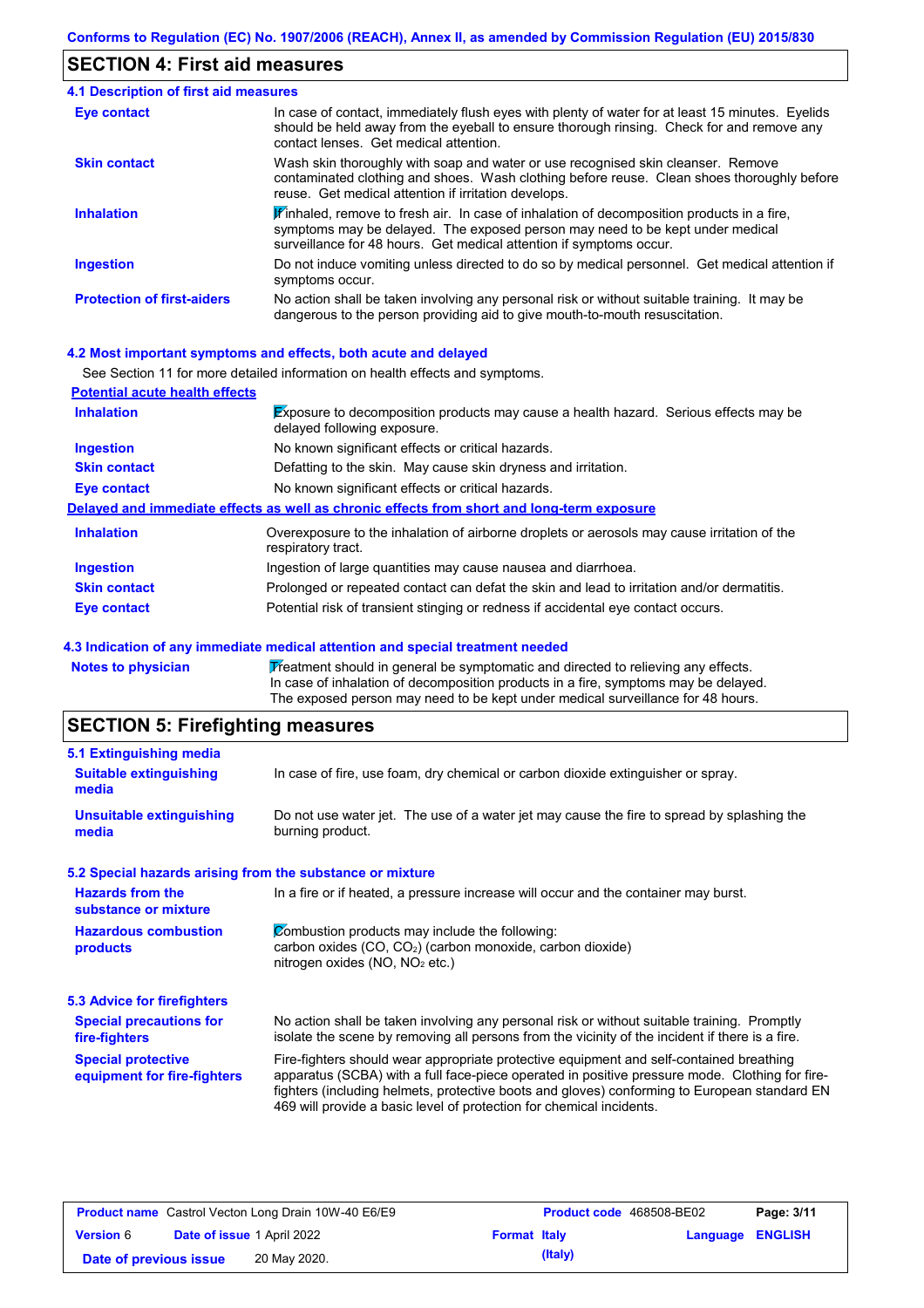### **SECTION 6: Accidental release measures**

|                                                          | 6.1 Personal precautions, protective equipment and emergency procedures                                                                                                                                                                                                                                                                                                                        |
|----------------------------------------------------------|------------------------------------------------------------------------------------------------------------------------------------------------------------------------------------------------------------------------------------------------------------------------------------------------------------------------------------------------------------------------------------------------|
| For non-emergency<br>personnel                           | No action shall be taken involving any personal risk or without suitable training. Evacuate<br>surrounding areas. Keep unnecessary and unprotected personnel from entering. Do not touch<br>or walk through spilt material. Floors may be slippery; use care to avoid falling. Put on<br>appropriate personal protective equipment.                                                            |
| For emergency responders                                 | Entry into a confined space or poorly ventilated area contaminated with vapour, mist or fume is<br>extremely hazardous without the correct respiratory protective equipment and a safe system of<br>work. Wear self-contained breathing apparatus. Wear a suitable chemical protective suit.<br>Chemical resistant boots. See also the information in "For non-emergency personnel".           |
| <b>6.2 Environmental</b><br>precautions                  | Avoid dispersal of spilt material and runoff and contact with soil, waterways, drains and sewers.<br>Inform the relevant authorities if the product has caused environmental pollution (sewers,<br>waterways, soil or air).                                                                                                                                                                    |
| 6.3 Methods and material for containment and cleaning up |                                                                                                                                                                                                                                                                                                                                                                                                |
| <b>Small spill</b>                                       | Stop leak if without risk. Move containers from spill area. Absorb with an inert material and<br>place in an appropriate waste disposal container. Dispose of via a licensed waste disposal<br>contractor.                                                                                                                                                                                     |
| <b>Large spill</b>                                       | Stop leak if without risk. Move containers from spill area. Prevent entry into sewers, water<br>courses, basements or confined areas. Contain and collect spillage with non-combustible,<br>absorbent material e.g. sand, earth, vermiculite or diatomaceous earth and place in container<br>for disposal according to local regulations. Dispose of via a licensed waste disposal contractor. |
| 6.4 Reference to other<br><b>sections</b>                | See Section 1 for emergency contact information.<br>See Section 5 for firefighting measures.<br>See Section 8 for information on appropriate personal protective equipment.<br>See Section 12 for environmental precautions.<br>See Section 13 for additional waste treatment information.                                                                                                     |

## **SECTION 7: Handling and storage**

## **7.1 Precautions for safe handling**

| <b>Protective measures</b>                                                           | Put on appropriate personal protective equipment.                                                                                                                                                                                                                                                                                                                                                                                                                                        |
|--------------------------------------------------------------------------------------|------------------------------------------------------------------------------------------------------------------------------------------------------------------------------------------------------------------------------------------------------------------------------------------------------------------------------------------------------------------------------------------------------------------------------------------------------------------------------------------|
| <b>Advice on general</b><br>occupational hygiene                                     | Eating, drinking and smoking should be prohibited in areas where this material is handled,<br>stored and processed. Wash thoroughly after handling. Remove contaminated clothing and<br>protective equipment before entering eating areas. See also Section 8 for additional<br>information on hygiene measures.                                                                                                                                                                         |
| <b>7.2 Conditions for safe</b><br>storage, including any<br><i>incompatibilities</i> | Store in accordance with local requlations. Store in a dry, cool and well-ventilated area, away<br>from incompatible materials (see Section 10). Keep away from heat and direct sunlight. Keep<br>container tightly closed and sealed until ready for use. Containers that have been opened must<br>be carefully resealed and kept upright to prevent leakage. Store and use only in equipment/<br>containers designed for use with this product. Do not store in unlabelled containers. |
| <b>Not suitable</b>                                                                  | Prolonged exposure to elevated temperature                                                                                                                                                                                                                                                                                                                                                                                                                                               |
| 7.3 Specific end use(s)                                                              |                                                                                                                                                                                                                                                                                                                                                                                                                                                                                          |
| <b>Recommendations</b>                                                               | See section 1.2 and Exposure scenarios in annex, if applicable.                                                                                                                                                                                                                                                                                                                                                                                                                          |

## **SECTION 8: Exposure controls/personal protection**

## **8.1 Control parameters**

**Occupational exposure limits** No exposure limit value known.

Whilst specific OELs for certain components may be shown in this section, other components may be present in any mist, vapour or dust produced. Therefore, the specific OELs may not be applicable to the product as a whole and are provided for guidance only.

**Recommended monitoring procedures** If this product contains ingredients with exposure limits, personal, workplace atmosphere or biological monitoring may be required to determine the effectiveness of the ventilation or other control measures and/or the necessity to use respiratory protective equipment. Reference should be made to monitoring standards, such as the following: European Standard EN 689 (Workplace atmospheres - Guidance for the assessment of exposure by inhalation to chemical agents for comparison with limit values and measurement strategy) European Standard EN 14042 (Workplace atmospheres - Guide for the application and use of procedures for the assessment of exposure to chemical and biological agents) European Standard EN 482 (Workplace atmospheres - General requirements for the performance of procedures for the measurement of chemical agents) Reference to national guidance documents for methods for the determination of hazardous substances will also be required.

| <b>Product name</b> Castrol Vecton Long Drain 10W-40 E6/E9 |  |                                   | <b>Product code</b> 468508-BE02 | Page: 4/11 |                         |  |
|------------------------------------------------------------|--|-----------------------------------|---------------------------------|------------|-------------------------|--|
| <b>Version 6</b>                                           |  | <b>Date of issue 1 April 2022</b> | <b>Format Italy</b>             |            | <b>Language ENGLISH</b> |  |
| Date of previous issue                                     |  | 20 May 2020.                      |                                 | (Italy)    |                         |  |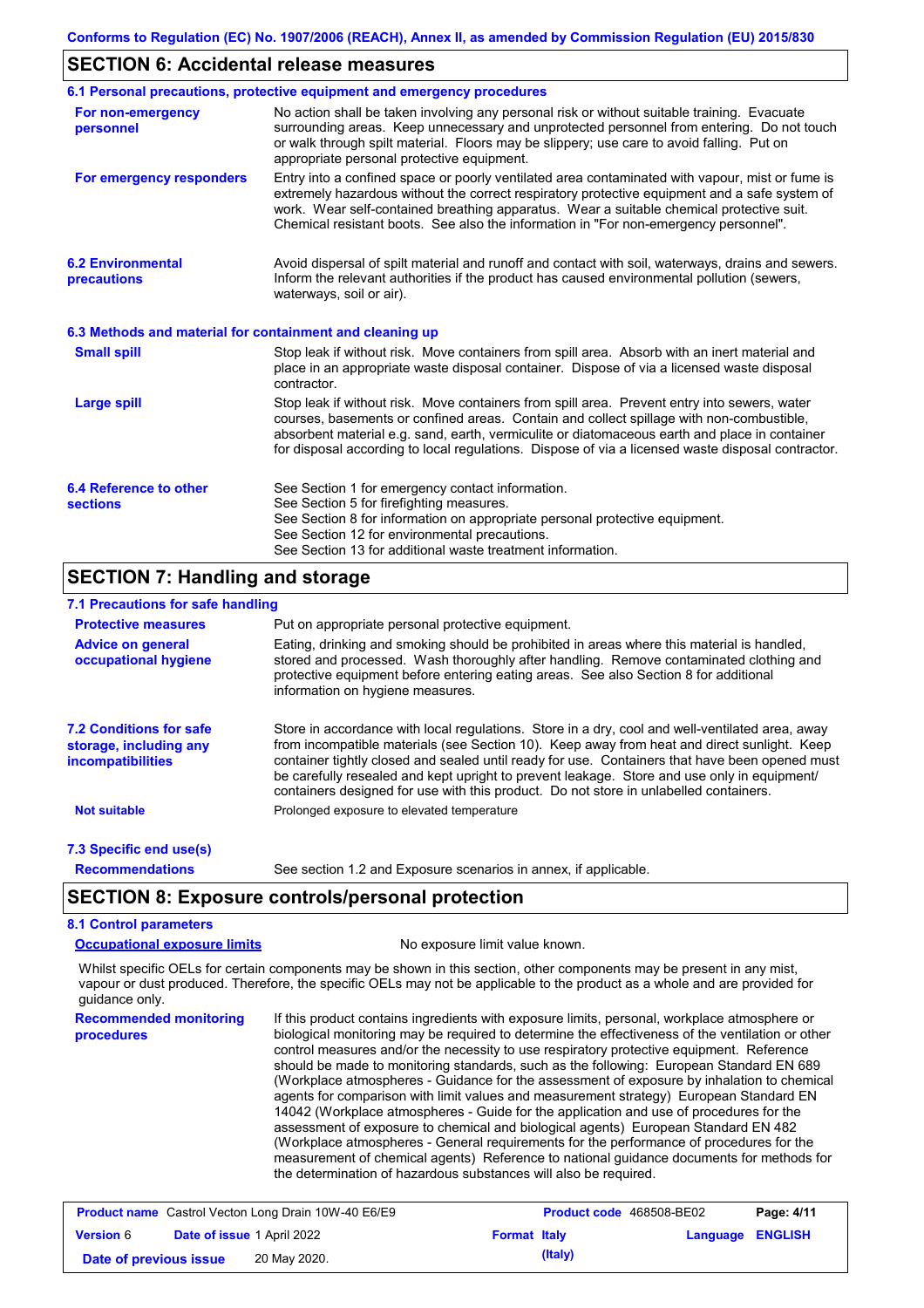# **SECTION 8: Exposure controls/personal protection**

**Derived No Effect Level**

No DNELs/DMELs available.

### **Predicted No Effect Concentration**

No PNECs available

| <b>Appropriate engineering</b><br>controls | Provide exhaust ventilation or other engineering controls to keep the relevant airborne<br>concentrations below their respective occupational exposure limits.<br>All activities involving chemicals should be assessed for their risks to health, to ensure<br>exposures are adequately controlled. Personal protective equipment should only be considered<br>after other forms of control measures (e.g. engineering controls) have been suitably evaluated.<br>Personal protective equipment should conform to appropriate standards, be suitable for use, be<br>kept in good condition and properly maintained.<br>Your supplier of personal protective equipment should be consulted for advice on selection and<br>appropriate standards. For further information contact your national organisation for standards.<br>The final choice of protective equipment will depend upon a risk assessment. It is important to<br>ensure that all items of personal protective equipment are compatible. |
|--------------------------------------------|---------------------------------------------------------------------------------------------------------------------------------------------------------------------------------------------------------------------------------------------------------------------------------------------------------------------------------------------------------------------------------------------------------------------------------------------------------------------------------------------------------------------------------------------------------------------------------------------------------------------------------------------------------------------------------------------------------------------------------------------------------------------------------------------------------------------------------------------------------------------------------------------------------------------------------------------------------------------------------------------------------|
| <b>Individual protection measures</b>      |                                                                                                                                                                                                                                                                                                                                                                                                                                                                                                                                                                                                                                                                                                                                                                                                                                                                                                                                                                                                         |
| <b>Hygiene measures</b>                    | Wash hands, forearms and face thoroughly after handling chemical products, before eating,<br>smoking and using the lavatory and at the end of the working period. Ensure that eyewash<br>stations and safety showers are close to the workstation location.                                                                                                                                                                                                                                                                                                                                                                                                                                                                                                                                                                                                                                                                                                                                             |
| <b>Respiratory protection</b>              | In case of insufficient ventilation, wear suitable respiratory equipment.<br>The correct choice of respiratory protection depends upon the chemicals being handled, the<br>conditions of work and use, and the condition of the respiratory equipment. Safety procedures<br>should be developed for each intended application. Respiratory protection equipment should<br>therefore be chosen in consultation with the supplier/manufacturer and with a full assessment<br>of the working conditions.                                                                                                                                                                                                                                                                                                                                                                                                                                                                                                   |
| <b>Eye/face protection</b>                 | Safety glasses with side shields.                                                                                                                                                                                                                                                                                                                                                                                                                                                                                                                                                                                                                                                                                                                                                                                                                                                                                                                                                                       |
| <b>Skin protection</b>                     |                                                                                                                                                                                                                                                                                                                                                                                                                                                                                                                                                                                                                                                                                                                                                                                                                                                                                                                                                                                                         |
| <b>Hand protection</b>                     | <b>General Information:</b>                                                                                                                                                                                                                                                                                                                                                                                                                                                                                                                                                                                                                                                                                                                                                                                                                                                                                                                                                                             |
|                                            | Because specific work environments and material handling practices vary, safety procedures<br>should be developed for each intended application. The correct choice of protective gloves<br>depends upon the chemicals being handled, and the conditions of work and use. Most gloves<br>provide protection for only a limited time before they must be discarded and replaced (even the<br>best chemically resistant gloves will break down after repeated chemical exposures).                                                                                                                                                                                                                                                                                                                                                                                                                                                                                                                        |
|                                            | Gloves should be chosen in consultation with the supplier / manufacturer and taking account of<br>a full assessment of the working conditions.                                                                                                                                                                                                                                                                                                                                                                                                                                                                                                                                                                                                                                                                                                                                                                                                                                                          |
|                                            | Recommended: Nitrile gloves.<br><b>Breakthrough time:</b>                                                                                                                                                                                                                                                                                                                                                                                                                                                                                                                                                                                                                                                                                                                                                                                                                                                                                                                                               |
|                                            | Breakthrough time data are generated by glove manufacturers under laboratory test conditions<br>and represent how long a glove can be expected to provide effective permeation resistance. It<br>is important when following breakthrough time recommendations that actual workplace<br>conditions are taken into account. Always consult with your glove supplier for up-to-date<br>technical information on breakthrough times for the recommended glove type.<br>Our recommendations on the selection of gloves are as follows:                                                                                                                                                                                                                                                                                                                                                                                                                                                                      |
|                                            | Continuous contact:                                                                                                                                                                                                                                                                                                                                                                                                                                                                                                                                                                                                                                                                                                                                                                                                                                                                                                                                                                                     |
|                                            | Gloves with a minimum breakthrough time of 240 minutes, or >480 minutes if suitable gloves<br>can be obtained.<br>If suitable gloves are not available to offer that level of protection, gloves with shorter<br>breakthrough times may be acceptable as long as appropriate glove maintenance and<br>replacement regimes are determined and adhered to.                                                                                                                                                                                                                                                                                                                                                                                                                                                                                                                                                                                                                                                |
|                                            | Short-term / splash protection:                                                                                                                                                                                                                                                                                                                                                                                                                                                                                                                                                                                                                                                                                                                                                                                                                                                                                                                                                                         |
|                                            | Recommended breakthrough times as above.<br>It is recognised that for short-term, transient exposures, gloves with shorter breakthrough times<br>may commonly be used. Therefore, appropriate maintenance and replacement regimes must<br>be determined and rigorously followed.                                                                                                                                                                                                                                                                                                                                                                                                                                                                                                                                                                                                                                                                                                                        |
|                                            |                                                                                                                                                                                                                                                                                                                                                                                                                                                                                                                                                                                                                                                                                                                                                                                                                                                                                                                                                                                                         |

| <b>Product name</b> Castrol Vecton Long Drain 10W-40 E6/E9 |  |                                   | Product code 468508-BE02 |         | Page: 5/11              |  |
|------------------------------------------------------------|--|-----------------------------------|--------------------------|---------|-------------------------|--|
| <b>Version 6</b>                                           |  | <b>Date of issue 1 April 2022</b> | <b>Format Italy</b>      |         | <b>Language ENGLISH</b> |  |
| Date of previous issue                                     |  | 20 May 2020.                      |                          | (Italy) |                         |  |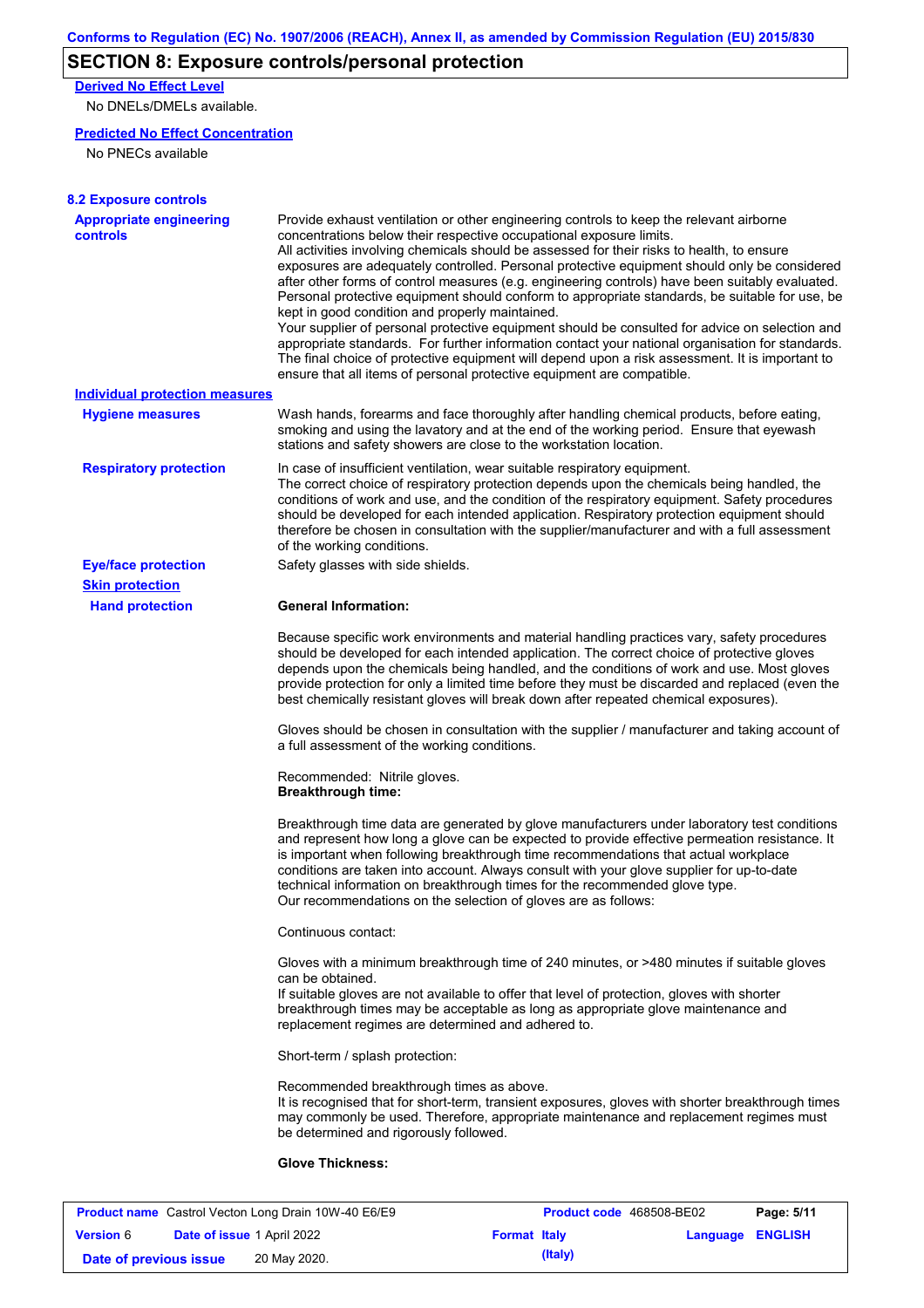# **SECTION 8: Exposure controls/personal protection**

For general applications, we recommend gloves with a thickness typically greater than 0.35 mm.

|                                                  | It should be emphasised that glove thickness is not necessarily a good predictor of glove<br>resistance to a specific chemical, as the permeation efficiency of the glove will be dependent<br>on the exact composition of the glove material. Therefore, glove selection should also be based<br>on consideration of the task requirements and knowledge of breakthrough times.<br>Glove thickness may also vary depending on the glove manufacturer, the glove type and the<br>glove model. Therefore, the manufacturers' technical data should always be taken into account<br>to ensure selection of the most appropriate glove for the task.                                     |
|--------------------------------------------------|---------------------------------------------------------------------------------------------------------------------------------------------------------------------------------------------------------------------------------------------------------------------------------------------------------------------------------------------------------------------------------------------------------------------------------------------------------------------------------------------------------------------------------------------------------------------------------------------------------------------------------------------------------------------------------------|
|                                                  | Note: Depending on the activity being conducted, gloves of varying thickness may be required<br>for specific tasks. For example:                                                                                                                                                                                                                                                                                                                                                                                                                                                                                                                                                      |
|                                                  | • Thinner gloves (down to 0.1 mm or less) may be required where a high degree of manual<br>dexterity is needed. However, these gloves are only likely to give short duration protection and<br>would normally be just for single use applications, then disposed of.                                                                                                                                                                                                                                                                                                                                                                                                                  |
|                                                  | • Thicker gloves (up to 3 mm or more) may be required where there is a mechanical (as well<br>as a chemical) risk i.e. where there is abrasion or puncture potential.                                                                                                                                                                                                                                                                                                                                                                                                                                                                                                                 |
| <b>Skin and body</b>                             | Use of protective clothing is good industrial practice.<br>Personal protective equipment for the body should be selected based on the task being<br>performed and the risks involved and should be approved by a specialist before handling this<br>product.<br>Cotton or polyester/cotton overalls will only provide protection against light superficial<br>contamination that will not soak through to the skin. Overalls should be laundered on a regular<br>basis. When the risk of skin exposure is high (e.g. when cleaning up spillages or if there is a<br>risk of splashing) then chemical resistant aprons and/or impervious chemical suits and boots<br>will be required. |
| <b>Refer to standards:</b>                       | Respiratory protection: EN 529<br>Gloves: EN 420, EN 374<br>Eye protection: EN 166<br>Filtering half-mask: EN 149<br>Filtering half-mask with valve: EN 405<br>Half-mask: EN 140 plus filter<br>Full-face mask: EN 136 plus filter<br>Particulate filters: EN 143<br>Gas/combined filters: EN 14387                                                                                                                                                                                                                                                                                                                                                                                   |
| <b>Environmental exposure</b><br><b>controls</b> | Emissions from ventilation or work process equipment should be checked to ensure they<br>comply with the requirements of environmental protection legislation. In some cases, fume<br>scrubbers, filters or engineering modifications to the process equipment will be necessary to<br>reduce emissions to acceptable levels.                                                                                                                                                                                                                                                                                                                                                         |

## **SECTION 9: Physical and chemical properties**

The conditions of measurement of all properties are at standard temperature and pressure unless otherwise indicated.

### **9.1 Information on basic physical and chemical properties**

| <b>Appearance</b>                               |                                                  |
|-------------------------------------------------|--------------------------------------------------|
| <b>Physical state</b>                           | Liquid.                                          |
| <b>Colour</b>                                   | Amber. [Light]                                   |
| <b>Odour</b>                                    | Not available.                                   |
| <b>Odour threshold</b>                          | Not available.                                   |
| рH                                              | Mot applicable.                                  |
| <b>Melting point/freezing point</b>             | Not available.                                   |
| Initial boiling point and boiling               | Not available.                                   |
| range                                           |                                                  |
| <b>Pour point</b>                               | -42 °C                                           |
| <b>Flash point</b>                              | Closed cup: $204^{\circ}$ C (399.2 $^{\circ}$ F) |
| <b>Evaporation rate</b>                         | Not available.                                   |
| <b>Flammability (solid, gas)</b>                | Not available.                                   |
| Upper/lower flammability or<br>explosive limits | Not available.                                   |
| Vapour pressure                                 | Not available.                                   |

| <b>Product name</b> Castrol Vecton Long Drain 10W-40 E6/E9 |                                   |              | <b>Product code</b> 468508-BE02 |         | Page: 6/11              |  |
|------------------------------------------------------------|-----------------------------------|--------------|---------------------------------|---------|-------------------------|--|
| <b>Version 6</b>                                           | <b>Date of issue 1 April 2022</b> |              | <b>Format Italy</b>             |         | <b>Language ENGLISH</b> |  |
| Date of previous issue                                     |                                   | 20 May 2020. |                                 | (Italy) |                         |  |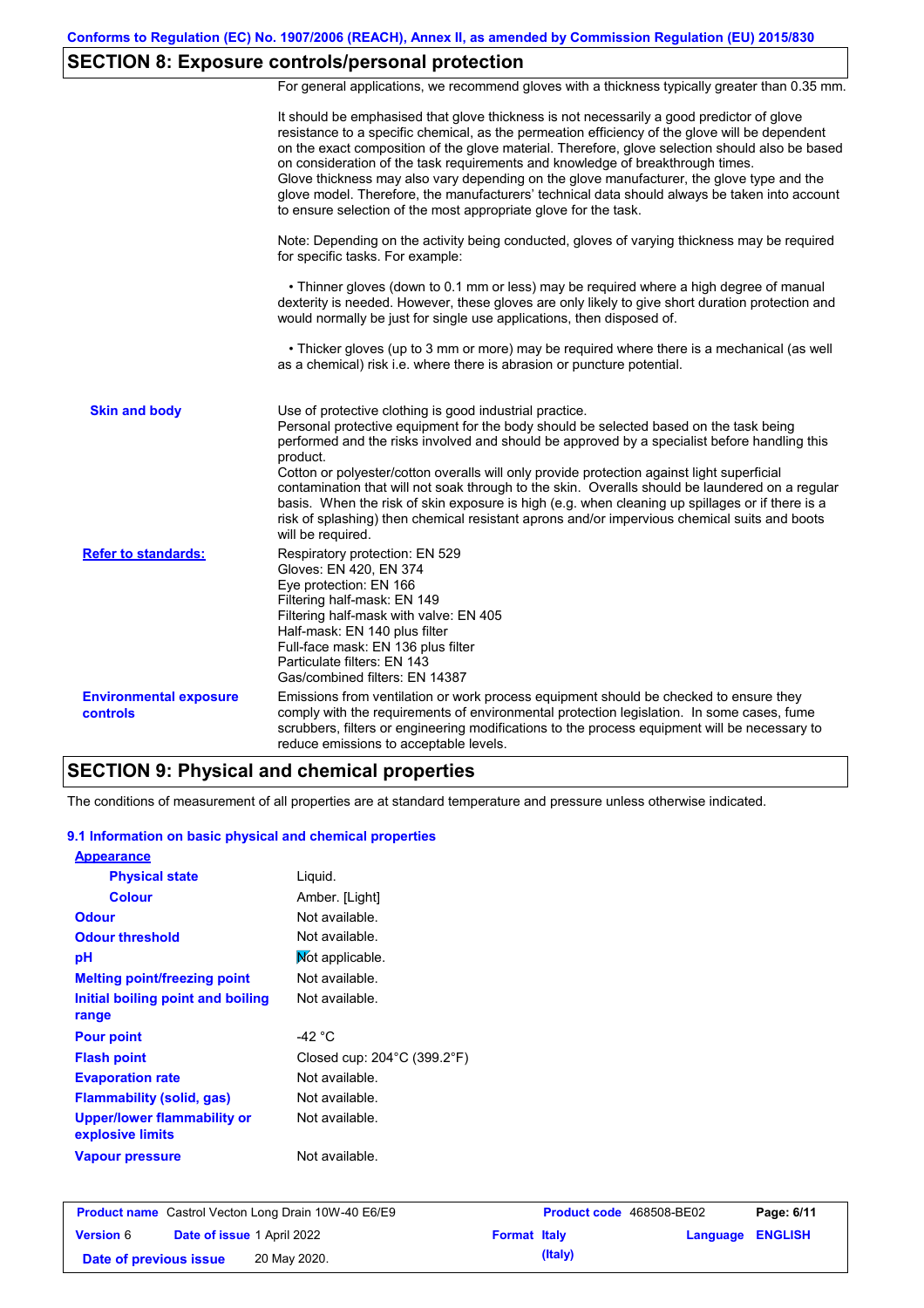# **SECTION 9: Physical and chemical properties**

|                                                                                                                    |                                                                                                                                                  | Vapour Pressure at 20°C |                 | Vapour pressure at 50°C |                     |               |               |
|--------------------------------------------------------------------------------------------------------------------|--------------------------------------------------------------------------------------------------------------------------------------------------|-------------------------|-----------------|-------------------------|---------------------|---------------|---------------|
|                                                                                                                    | <b>Ingredient name</b>                                                                                                                           | mm Hg kPa               |                 | <b>Method</b>           | <sub>mm</sub><br>Hg | kPa           | <b>Method</b> |
|                                                                                                                    | Distillates (petroleum),<br>hydrotreated heavy<br>paraffinic                                                                                     | < 0.08                  | < 0.011         | <b>ASTM D 5191</b>      |                     |               |               |
|                                                                                                                    | Lubricating oils<br>(petroleum), C20-50,<br>hydrotreated neutral oil-<br>based                                                                   | < 0.08                  | < 0.011         | <b>ASTM D 5191</b>      |                     |               |               |
|                                                                                                                    | Distillates (petroleum),<br>solvent-dewaxed<br>heavy paraffinic                                                                                  | < 0.08                  | < 0.011         | <b>ASTM D 5191</b>      |                     |               |               |
|                                                                                                                    | Distillates (petroleum),<br>hydrotreated light<br>paraffinic                                                                                     | < 0.08                  | < 0.011         | <b>ASTM D 5191</b>      |                     |               |               |
| <b>Vapour density</b>                                                                                              | Not available.                                                                                                                                   |                         |                 |                         |                     |               |               |
| <b>Relative density</b>                                                                                            | Not available.                                                                                                                                   |                         |                 |                         |                     |               |               |
| <b>Density</b>                                                                                                     | <1000 kg/m <sup>3</sup> (<1 g/cm <sup>3</sup> ) at 15 <sup>°</sup> C                                                                             |                         |                 |                         |                     |               |               |
| <b>Solubility(ies)</b>                                                                                             | insoluble in water.                                                                                                                              |                         |                 |                         |                     |               |               |
| <b>Partition coefficient: n-octanol/</b><br>water                                                                  | Mot applicable.                                                                                                                                  |                         |                 |                         |                     |               |               |
| <b>Auto-ignition temperature</b>                                                                                   | <b>Ingredient name</b>                                                                                                                           |                         | $\rm ^{\circ}C$ | °F                      |                     | <b>Method</b> |               |
|                                                                                                                    |                                                                                                                                                  |                         | 365             |                         |                     |               |               |
|                                                                                                                    | reaction mass of isomers of:<br>C7-9-alkyl 3-(3,5-di-tert-butyl-<br>4-hydroxyphenyl) propionate                                                  |                         |                 | 689                     |                     |               |               |
|                                                                                                                    | Not available.                                                                                                                                   |                         |                 |                         |                     |               |               |
|                                                                                                                    | Kinematic: $99.3$ mm <sup>2</sup> /s ( $99.3$ cSt) at $40^{\circ}$ C<br>Kinematic: 13.65 to 14.7 mm <sup>2</sup> /s (13.65 to 14.7 cSt) at 100°C |                         |                 |                         |                     |               |               |
|                                                                                                                    | Not available.                                                                                                                                   |                         |                 |                         |                     |               |               |
| <b>Decomposition temperature</b><br><b>Viscosity</b><br><b>Explosive properties</b><br><b>Oxidising properties</b> | Not available.                                                                                                                                   |                         |                 |                         |                     |               |               |
|                                                                                                                    |                                                                                                                                                  |                         |                 |                         |                     |               |               |
|                                                                                                                    | Mot applicable.                                                                                                                                  |                         |                 |                         |                     |               |               |
| <b>Particle characteristics</b><br><b>Median particle size</b><br>9.2 Other information                            |                                                                                                                                                  |                         |                 |                         |                     |               |               |

| <b>SECTION TO: Stability and reactivity</b>       |                                                                                                                                                                         |
|---------------------------------------------------|-------------------------------------------------------------------------------------------------------------------------------------------------------------------------|
| <b>10.1 Reactivity</b>                            | No specific test data available for this product. Refer to Conditions to avoid and Incompatible<br>materials for additional information.                                |
| <b>10.2 Chemical stability</b>                    | The product is stable.                                                                                                                                                  |
| <b>10.3 Possibility of</b><br>hazardous reactions | Under normal conditions of storage and use, hazardous reactions will not occur.<br>Under normal conditions of storage and use, hazardous polymerisation will not occur. |
| <b>10.4 Conditions to avoid</b>                   | Avoid all possible sources of ignition (spark or flame).                                                                                                                |
| 10.5 Incompatible materials                       | Reactive or incompatible with the following materials: oxidising materials.                                                                                             |
| <b>10.6 Hazardous</b><br>decomposition products   | Under normal conditions of storage and use, hazardous decomposition products should not be<br>produced.                                                                 |

# **SECTION 11: Toxicological information**

**Date of previous issue 20 May 2020. (Italy) (Italy)** 

**Version** 6

| 11.1 Information on toxicological effects                  |                                                  |                          |            |
|------------------------------------------------------------|--------------------------------------------------|--------------------------|------------|
| <b>Acute toxicity estimates</b><br>Not available.          |                                                  |                          |            |
| <b>Information on likely</b><br>routes of exposure         | Routes of entry anticipated: Dermal, Inhalation. |                          |            |
| <b>Potential acute health effects</b>                      |                                                  |                          |            |
| <b>Product name</b> Castrol Vecton Long Drain 10W-40 E6/E9 |                                                  | Product code 468508-BE02 | Page: 7/11 |

**Date of issue** 1 April 2022 **Format Italy Example 2022 Format Italy Example 2023 ENGLISH**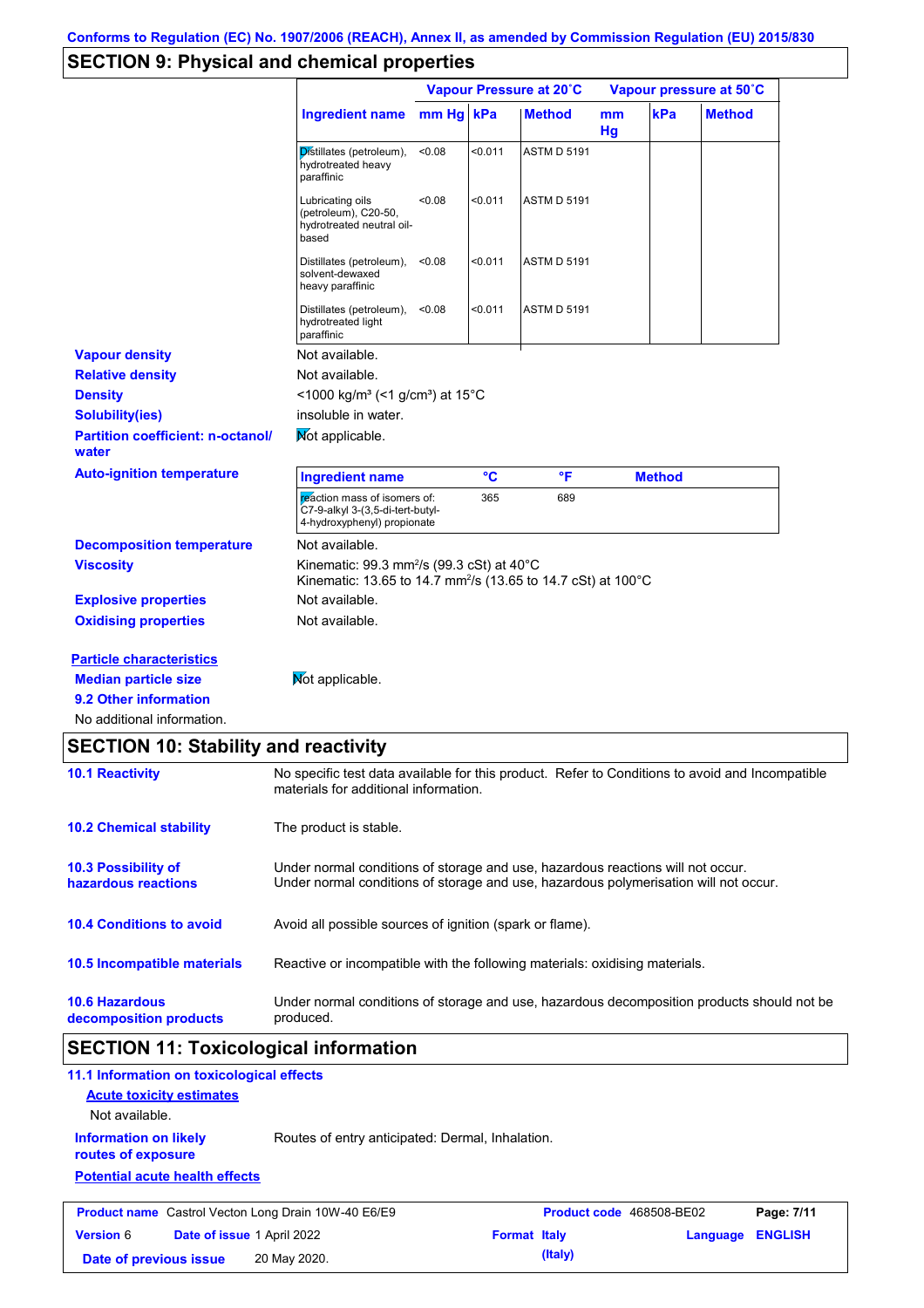# **SECTION 11: Toxicological information**

| <b>Inhalation</b>                       | Exposure to decomposition products may cause a health hazard. Serious effects may be<br>delayed following exposure.                                                                                                                                                                                                                                                                                      |
|-----------------------------------------|----------------------------------------------------------------------------------------------------------------------------------------------------------------------------------------------------------------------------------------------------------------------------------------------------------------------------------------------------------------------------------------------------------|
| <b>Ingestion</b>                        | No known significant effects or critical hazards.                                                                                                                                                                                                                                                                                                                                                        |
| <b>Skin contact</b>                     | Defatting to the skin. May cause skin dryness and irritation.                                                                                                                                                                                                                                                                                                                                            |
| <b>Eye contact</b>                      | No known significant effects or critical hazards.                                                                                                                                                                                                                                                                                                                                                        |
|                                         | <b>Symptoms related to the physical, chemical and toxicological characteristics</b>                                                                                                                                                                                                                                                                                                                      |
| <b>Inhalation</b>                       | No specific data.                                                                                                                                                                                                                                                                                                                                                                                        |
| <b>Ingestion</b>                        | No specific data.                                                                                                                                                                                                                                                                                                                                                                                        |
| <b>Skin contact</b>                     | Adverse symptoms may include the following:<br>irritation<br>dryness<br>cracking                                                                                                                                                                                                                                                                                                                         |
| <b>Eye contact</b>                      | No specific data.                                                                                                                                                                                                                                                                                                                                                                                        |
|                                         | Delayed and immediate effects as well as chronic effects from short and long-term exposure                                                                                                                                                                                                                                                                                                               |
| <b>Inhalation</b>                       | Overexposure to the inhalation of airborne droplets or aerosols may cause irritation of the<br>respiratory tract.                                                                                                                                                                                                                                                                                        |
| <b>Ingestion</b>                        | Ingestion of large quantities may cause nausea and diarrhoea.                                                                                                                                                                                                                                                                                                                                            |
| <b>Skin contact</b>                     | Prolonged or repeated contact can defat the skin and lead to irritation and/or dermatitis.                                                                                                                                                                                                                                                                                                               |
| <b>Eye contact</b>                      | Potential risk of transient stinging or redness if accidental eye contact occurs.                                                                                                                                                                                                                                                                                                                        |
| <b>Potential chronic health effects</b> |                                                                                                                                                                                                                                                                                                                                                                                                          |
| <b>General</b>                          | USED ENGINE OILS<br>Combustion products resulting from the operation of internal combustion engines contaminate<br>engine oils during use. Used engine oil may contain hazardous components which have the<br>potential to cause skin cancer. Frequent or prolonged contact with all types and makes of used<br>engine oil must therefore be avoided and a high standard of personal hygiene maintained. |
| <b>Carcinogenicity</b>                  | No known significant effects or critical hazards.                                                                                                                                                                                                                                                                                                                                                        |
| <b>Mutagenicity</b>                     | No known significant effects or critical hazards.                                                                                                                                                                                                                                                                                                                                                        |
| <b>Developmental effects</b>            | No known significant effects or critical hazards.                                                                                                                                                                                                                                                                                                                                                        |
| <b>Fertility effects</b>                | No known significant effects or critical hazards.                                                                                                                                                                                                                                                                                                                                                        |
|                                         |                                                                                                                                                                                                                                                                                                                                                                                                          |

# **SECTION 12: Ecological information**

**12.1 Toxicity**

**Environmental hazards** Not classified as dangerous

### **12.2 Persistence and degradability**

Expected to be biodegradable.

### **12.3 Bioaccumulative potential**

This product is not expected to bioaccumulate through food chains in the environment.

| <b>12.4 Mobility in soil</b>                                  |                                                                      |
|---------------------------------------------------------------|----------------------------------------------------------------------|
| <b>Soil/water partition</b><br>coefficient (K <sub>oc</sub> ) | Not available.                                                       |
| <b>Mobility</b>                                               | Spillages may penetrate the soil causing ground water contamination. |

#### **12.5 Results of PBT and vPvB assessment**

Product does not meet the criteria for PBT or vPvB according to Regulation (EC) No. 1907/2006, Annex XIII.

### **12.6 Other adverse effects Other ecological information**

Spills may form a film on water surfaces causing physical damage to organisms. Oxygen transfer could also be impaired.

| <b>Product name</b> Castrol Vecton Long Drain 10W-40 E6/E9 |                                   |              | <b>Product code</b> 468508-BE02 |         | Page: 8/11       |  |
|------------------------------------------------------------|-----------------------------------|--------------|---------------------------------|---------|------------------|--|
| <b>Version 6</b>                                           | <b>Date of issue 1 April 2022</b> |              | <b>Format Italy</b>             |         | Language ENGLISH |  |
| Date of previous issue                                     |                                   | 20 May 2020. |                                 | (Italy) |                  |  |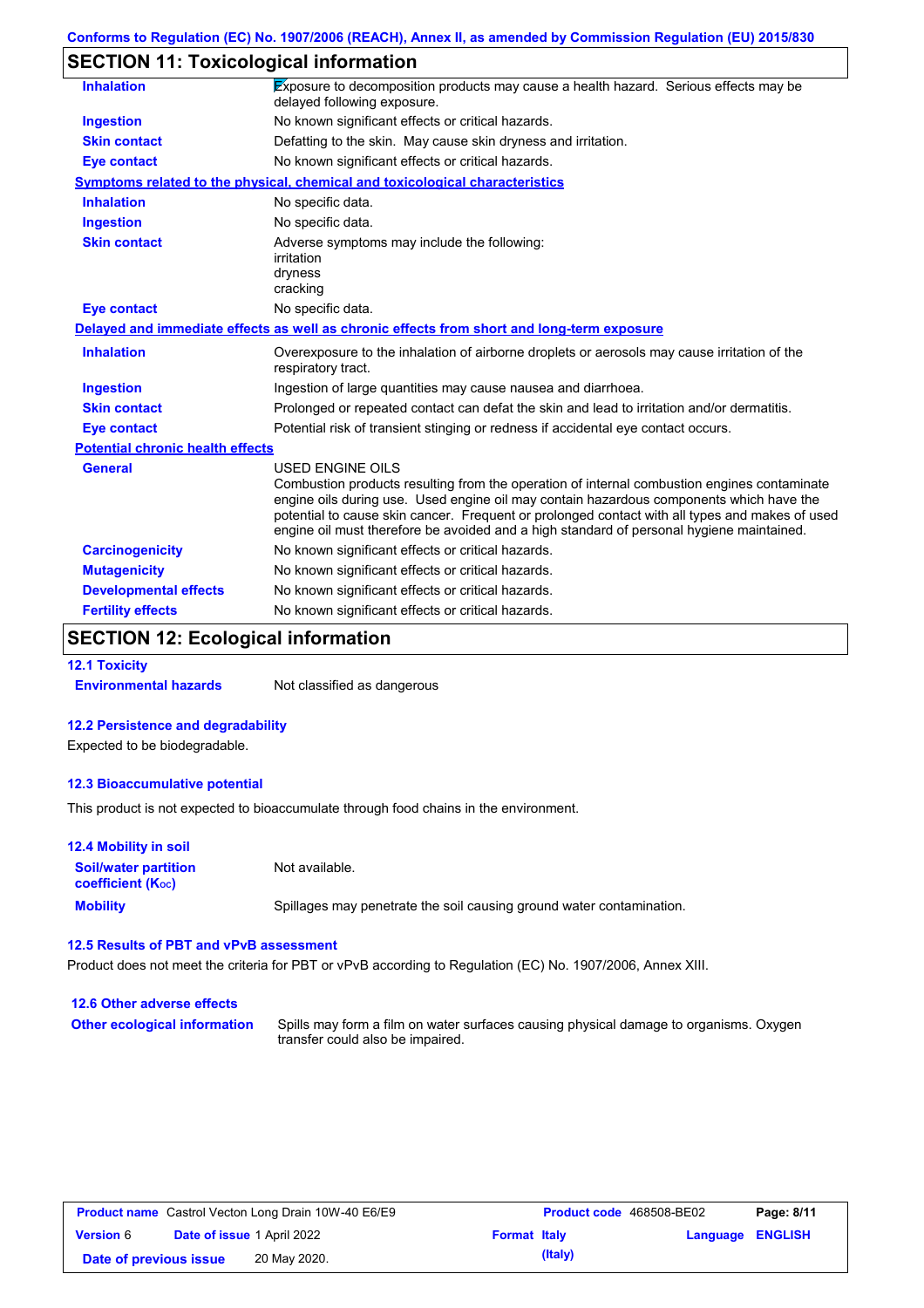## **SECTION 13: Disposal considerations**

### **13.1 Waste treatment methods**

#### **Product**

**Methods of disposal**

Where possible, arrange for product to be recycled. Dispose of via an authorised person/ licensed waste disposal contractor in accordance with local regulations.

**Hazardous waste** Yes.

**European waste catalogue (EWC)**

| Waste code | <b>Waste designation</b>                                         |
|------------|------------------------------------------------------------------|
| 13 02 05*  | Imineral-based non-chlorinated engine, gear and lubricating oils |

However, deviation from the intended use and/or the presence of any potential contaminants may require an alternative waste disposal code to be assigned by the end user.

#### **Packaging**

**Special precautions**

**Methods of disposal** Where possible, arrange for product to be recycled. Dispose of via an authorised person/ licensed waste disposal contractor in accordance with local regulations.

This material and its container must be disposed of in a safe way. Care should be taken when handling emptied containers that have not been cleaned or rinsed out. Empty containers or liners may retain some product residues. Empty containers represent a fire hazard as they may contain flammable product residues and vapour. Never weld, solder or braze empty containers. Avoid dispersal of spilt material and runoff and contact with soil, waterways, drains and sewers. **References** Commission 2014/955/EU Directive 2008/98/EC

## **SECTION 14: Transport information**

|                                           | <b>ADR/RID</b> | <b>ADN</b>     | <b>IMDG</b>    | <b>IATA</b>    |  |
|-------------------------------------------|----------------|----------------|----------------|----------------|--|
| 14.1 UN number                            | Not regulated. | Not regulated. | Not regulated. | Not regulated. |  |
| 14.2 UN proper<br>shipping name           |                |                |                |                |  |
| <b>14.3 Transport</b><br>hazard class(es) |                |                |                |                |  |
| <b>14.4 Packing</b><br>group              |                |                |                |                |  |
| 14.5<br><b>Environmental</b><br>hazards   | No.            | No.            | No.            | No.            |  |
| <b>Additional</b><br>information          |                |                |                |                |  |

**14.6 Special precautions for user** Not available.

| <b>14.7 Transport in bulk</b> | Not available. |
|-------------------------------|----------------|
| according to <b>IMO</b>       |                |
| <b>instruments</b>            |                |

## **SECTION 15: Regulatory information**

**15.1 Safety, health and environmental regulations/legislation specific for the substance or mixture**

**EU Regulation (EC) No. 1907/2006 (REACH)**

**Annex XIV - List of substances subject to authorisation**

**Annex XIV**

None of the components are listed.

**Substances of very high concern**

None of the components are listed.

**EU Regulation (EC) No. 1907/2006 (REACH)**

| <b>Product name</b> Castrol Vecton Long Drain 10W-40 E6/E9 |                                   | Product code 468508-BE02 |                     | Page: 9/11 |                         |  |
|------------------------------------------------------------|-----------------------------------|--------------------------|---------------------|------------|-------------------------|--|
| <b>Version 6</b>                                           | <b>Date of issue 1 April 2022</b> |                          | <b>Format Italy</b> |            | <b>Language ENGLISH</b> |  |
| Date of previous issue                                     |                                   | 20 May 2020.             |                     | (Italy)    |                         |  |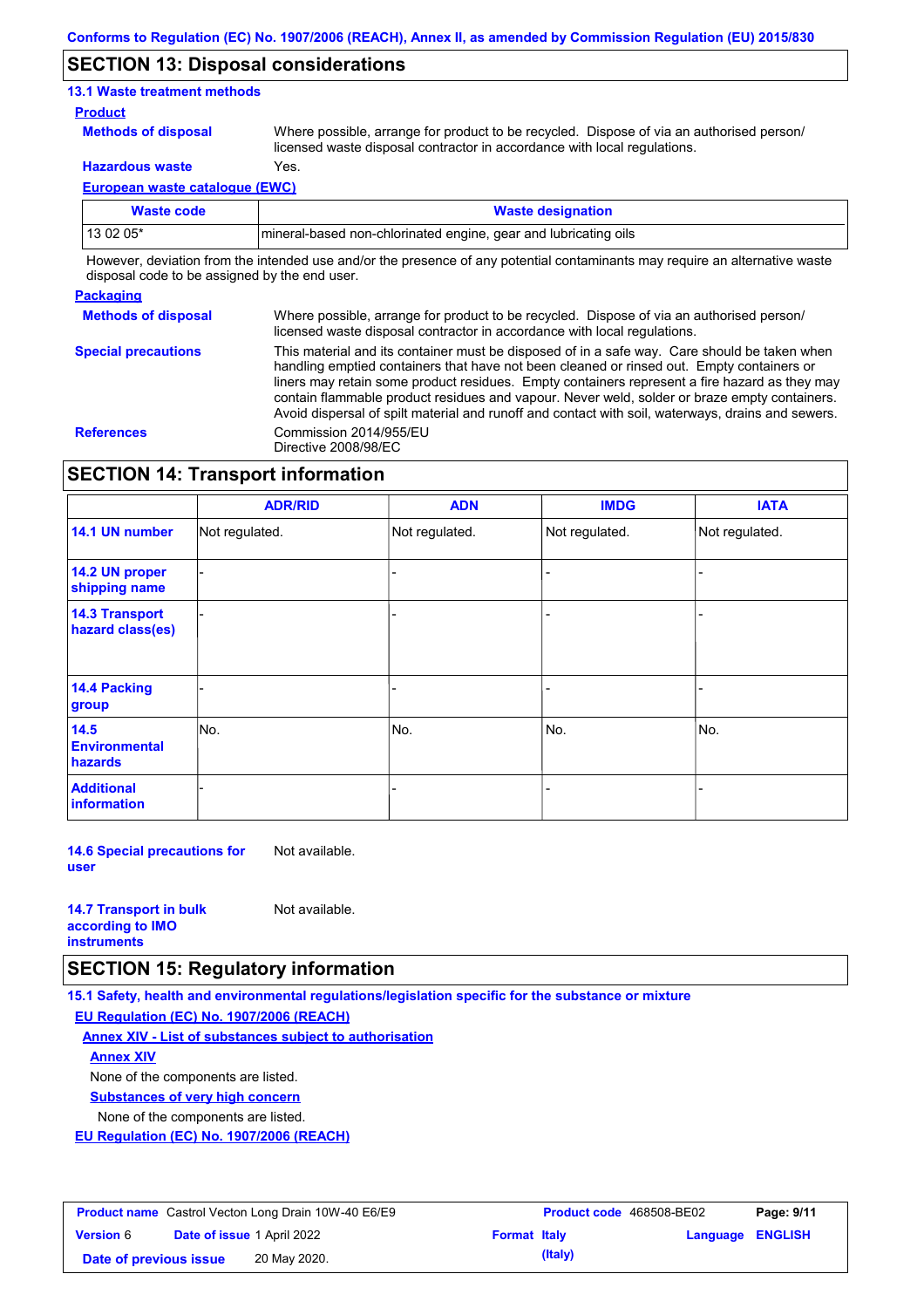## **Conforms to Regulation (EC) No. 1907/2006 (REACH), Annex II, as amended by Commission Regulation (EU) 2015/830**

# **SECTION 15: Regulatory information**

| <b>Annex XVII - Restrictions</b><br>on the manufacture.<br>placing on the market<br>and use of certain<br>dangerous substances,<br>mixtures and articles<br><b>Other regulations</b> | Not applicable.                                                                                                                |
|--------------------------------------------------------------------------------------------------------------------------------------------------------------------------------------|--------------------------------------------------------------------------------------------------------------------------------|
| <b>REACH Status</b>                                                                                                                                                                  | The company, as identified in Section 1, sells this product in the EU in compliance with the<br>current requirements of REACH. |
| <b>United States inventory</b><br>(TSCA 8b)                                                                                                                                          | All components are active or exempted.                                                                                         |
| <b>Australia inventory (AIIC)</b>                                                                                                                                                    | All components are listed or exempted.                                                                                         |
| <b>Canada inventory</b>                                                                                                                                                              | All components are listed or exempted.                                                                                         |
| <b>China inventory (IECSC)</b>                                                                                                                                                       | At least one component is not listed.                                                                                          |
| <b>Japan inventory (CSCL)</b>                                                                                                                                                        | All components are listed or exempted.                                                                                         |
| <b>Korea inventory (KECI)</b>                                                                                                                                                        | All components are listed or exempted.                                                                                         |
| <b>Philippines inventory</b><br>(PICCS)                                                                                                                                              | At least one component is not listed.                                                                                          |
| <b>Taiwan Chemical</b><br><b>Substances Inventory</b><br>(TCSI)                                                                                                                      | All components are listed or exempted.                                                                                         |
| Ozone depleting substances (1005/2009/EU)<br>Not listed.                                                                                                                             |                                                                                                                                |
| Prior Informed Consent (PIC) (649/2012/EU)<br>Not listed.                                                                                                                            |                                                                                                                                |
| <b>Persistent Organic Pollutants</b><br>Not listed.                                                                                                                                  |                                                                                                                                |
| <b>EU - Water framework directive - Priority substances</b>                                                                                                                          |                                                                                                                                |
| None of the components are listed.                                                                                                                                                   |                                                                                                                                |
| <b>Seveso Directive</b>                                                                                                                                                              |                                                                                                                                |
| This product is not controlled under the Seveso Directive.                                                                                                                           |                                                                                                                                |
|                                                                                                                                                                                      |                                                                                                                                |

| <b>15.2 Chemical safety</b> | A Chemical Safety Assessment has been carried out for one or more of the substances within  |
|-----------------------------|---------------------------------------------------------------------------------------------|
| assessment                  | this mixture. A Chemical Safety Assessment has not been carried out for the mixture itself. |

## **SECTION 16: Other information**

| <b>Abbreviations and acronyms</b> |                            | ADN = European Provisions concerning the International Carriage of Dangerous Goods by<br>Inland Waterway                                                                                                                                                                                                                                                                                                                                                                                                                                                      |                          |          |                |  |  |
|-----------------------------------|----------------------------|---------------------------------------------------------------------------------------------------------------------------------------------------------------------------------------------------------------------------------------------------------------------------------------------------------------------------------------------------------------------------------------------------------------------------------------------------------------------------------------------------------------------------------------------------------------|--------------------------|----------|----------------|--|--|
|                                   |                            | ADR = The European Agreement concerning the International Carriage of Dangerous Goods by<br>Road                                                                                                                                                                                                                                                                                                                                                                                                                                                              |                          |          |                |  |  |
|                                   |                            | ATE = Acute Toxicity Estimate                                                                                                                                                                                                                                                                                                                                                                                                                                                                                                                                 |                          |          |                |  |  |
|                                   |                            | <b>BCF</b> = Bioconcentration Factor                                                                                                                                                                                                                                                                                                                                                                                                                                                                                                                          |                          |          |                |  |  |
|                                   |                            | CAS = Chemical Abstracts Service                                                                                                                                                                                                                                                                                                                                                                                                                                                                                                                              |                          |          |                |  |  |
|                                   |                            | CLP = Classification, Labelling and Packaging Regulation [Regulation (EC) No. 1272/2008]                                                                                                                                                                                                                                                                                                                                                                                                                                                                      |                          |          |                |  |  |
|                                   |                            | CSA = Chemical Safety Assessment                                                                                                                                                                                                                                                                                                                                                                                                                                                                                                                              |                          |          |                |  |  |
|                                   |                            | CSR = Chemical Safety Report                                                                                                                                                                                                                                                                                                                                                                                                                                                                                                                                  |                          |          |                |  |  |
|                                   |                            | DMEL = Derived Minimal Effect Level<br>DNEL = Derived No Effect Level<br>EINECS = European Inventory of Existing Commercial chemical Substances<br>ES = Exposure Scenario<br>EUH statement = CLP-specific Hazard statement<br>EWC = European Waste Catalogue<br>GHS = Globally Harmonized System of Classification and Labelling of Chemicals<br>IATA = International Air Transport Association<br>IBC = Intermediate Bulk Container<br><b>IMDG</b> = International Maritime Dangerous Goods<br>LogPow = logarithm of the octanol/water partition coefficient |                          |          |                |  |  |
|                                   |                            |                                                                                                                                                                                                                                                                                                                                                                                                                                                                                                                                                               |                          |          |                |  |  |
|                                   |                            |                                                                                                                                                                                                                                                                                                                                                                                                                                                                                                                                                               |                          |          |                |  |  |
|                                   |                            |                                                                                                                                                                                                                                                                                                                                                                                                                                                                                                                                                               |                          |          |                |  |  |
|                                   |                            |                                                                                                                                                                                                                                                                                                                                                                                                                                                                                                                                                               |                          |          |                |  |  |
|                                   |                            |                                                                                                                                                                                                                                                                                                                                                                                                                                                                                                                                                               |                          |          |                |  |  |
|                                   |                            |                                                                                                                                                                                                                                                                                                                                                                                                                                                                                                                                                               |                          |          |                |  |  |
|                                   |                            |                                                                                                                                                                                                                                                                                                                                                                                                                                                                                                                                                               |                          |          |                |  |  |
|                                   |                            |                                                                                                                                                                                                                                                                                                                                                                                                                                                                                                                                                               |                          |          |                |  |  |
|                                   |                            |                                                                                                                                                                                                                                                                                                                                                                                                                                                                                                                                                               |                          |          |                |  |  |
|                                   |                            | MARPOL = International Convention for the Prevention of Pollution From Ships, 1973 as<br>modified by the Protocol of 1978. ("Marpol" = marine pollution)<br>OECD = Organisation for Economic Co-operation and Development                                                                                                                                                                                                                                                                                                                                     |                          |          |                |  |  |
|                                   |                            |                                                                                                                                                                                                                                                                                                                                                                                                                                                                                                                                                               |                          |          |                |  |  |
|                                   |                            |                                                                                                                                                                                                                                                                                                                                                                                                                                                                                                                                                               |                          |          |                |  |  |
|                                   |                            | PBT = Persistent, Bioaccumulative and Toxic                                                                                                                                                                                                                                                                                                                                                                                                                                                                                                                   |                          |          |                |  |  |
|                                   |                            | <b>Product name</b> Castrol Vecton Long Drain 10W-40 E6/E9                                                                                                                                                                                                                                                                                                                                                                                                                                                                                                    | Product code 468508-BE02 |          | Page: 10/11    |  |  |
| <b>Version 6</b>                  | Date of issue 1 April 2022 |                                                                                                                                                                                                                                                                                                                                                                                                                                                                                                                                                               | <b>Format Italy</b>      | Language | <b>ENGLISH</b> |  |  |

**Date of previous issue 20 May 2020. Conservery and Structure (Italy) (Italy)**